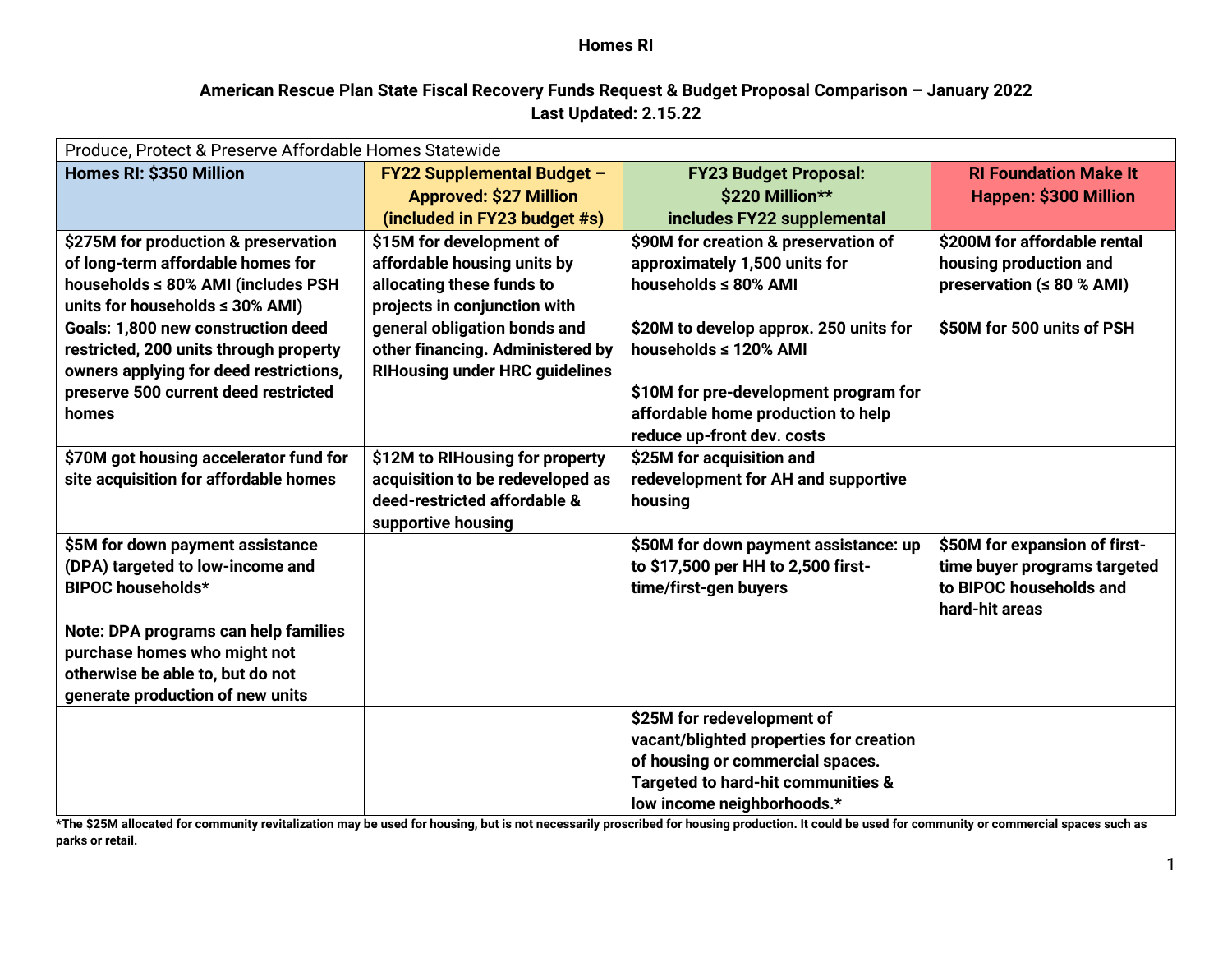# **American Rescue Plan State Fiscal Recovery Funds Request & Budget Proposal Comparison – January 2022 Last Updated: 2.15.22**

| <b>Housing Access &amp; Stability Statewide</b>                                                                                                                                                                                                                                                           |                                                                                                                                         |                                                                                                                                                                                                                                                            |                              |  |  |
|-----------------------------------------------------------------------------------------------------------------------------------------------------------------------------------------------------------------------------------------------------------------------------------------------------------|-----------------------------------------------------------------------------------------------------------------------------------------|------------------------------------------------------------------------------------------------------------------------------------------------------------------------------------------------------------------------------------------------------------|------------------------------|--|--|
| <b>Homes RI: \$60 Million</b>                                                                                                                                                                                                                                                                             | <b>FY22 Supplemental Budget -</b>                                                                                                       | <b>FY23 Budget Proposal:</b>                                                                                                                                                                                                                               | <b>RI Foundation Make It</b> |  |  |
|                                                                                                                                                                                                                                                                                                           | <b>Approved: \$1.5 Million</b>                                                                                                          | \$26.5 Million**                                                                                                                                                                                                                                           | <b>Happen</b>                |  |  |
| \$45M for rental assistance for very-low<br>income households ≤ 40% AMI.<br><b>EXAMPLES:</b><br>Landlord partnership programs<br>$\bullet$<br>to increase HCVP redemption<br>Increase subsidy value of<br><b>HCVPs to expand choice</b><br><b>Operating subsidies for</b><br>extremely low income housing | (included in FY23 budget #s)                                                                                                            | **includes FY22 supplemental                                                                                                                                                                                                                               |                              |  |  |
| developments                                                                                                                                                                                                                                                                                              |                                                                                                                                         |                                                                                                                                                                                                                                                            |                              |  |  |
| \$5M for services via PSH                                                                                                                                                                                                                                                                                 | \$1.5M to OCHD for grants to<br>providers to expand housing<br>navigation, stabilization & mental<br>health services, includes training | \$21.5M for housing stability &<br>homelessness supports including<br>services, operating subsidies for<br>extremely low-income (≤ 30% AMI)<br>housing, assistance to transition from<br>homelessness to housing including<br>folks transitioning from ACI |                              |  |  |
| \$9M to seed permanent court-based                                                                                                                                                                                                                                                                        |                                                                                                                                         |                                                                                                                                                                                                                                                            |                              |  |  |
| eviction diversion program, including<br>legal support & rental assistance for<br>tenants facing eviction                                                                                                                                                                                                 |                                                                                                                                         |                                                                                                                                                                                                                                                            |                              |  |  |
| \$1M for rapid homelessness diversion<br>for low-acuity households                                                                                                                                                                                                                                        |                                                                                                                                         |                                                                                                                                                                                                                                                            |                              |  |  |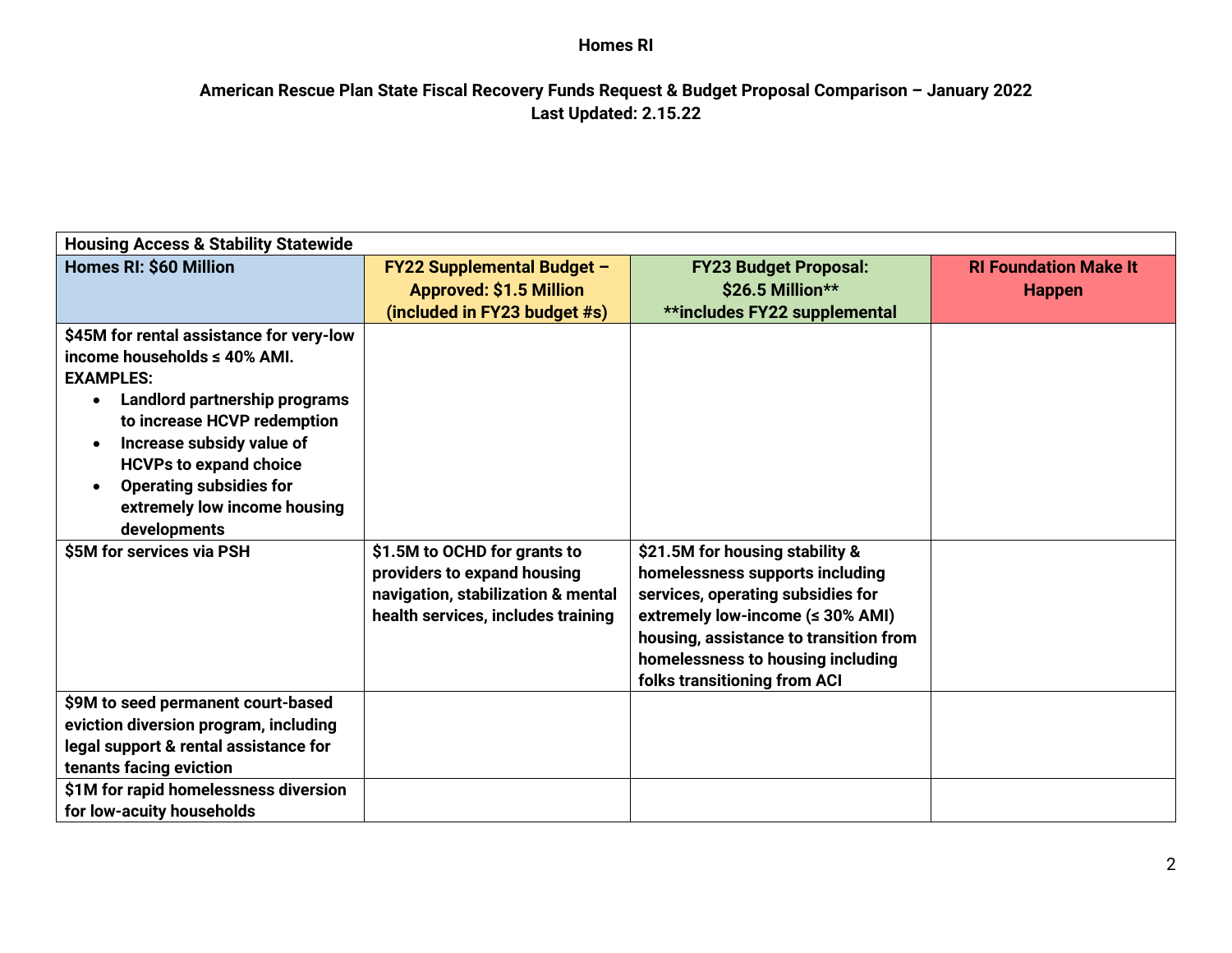## **American Rescue Plan State Fiscal Recovery Funds Request & Budget Proposal Comparison – January 2022 Last Updated: 2.15.22**

|  | \$5M to increase shelter capacity       |  |
|--|-----------------------------------------|--|
|  | including acquisition & construction of |  |
|  | facilities and on-site services         |  |

| Support to Municipalities & State to Create and Preserve Safe and Healthy Homes |                                   |                                      |                              |  |  |
|---------------------------------------------------------------------------------|-----------------------------------|--------------------------------------|------------------------------|--|--|
| Homes RI: \$90 Million                                                          | <b>FY22 Supplemental Budget -</b> | <b>FY23 Budget Proposal:</b>         | <b>RI Foundation Make It</b> |  |  |
|                                                                                 | <b>Approved: \$500 Thousand</b>   | \$3.5 Million**                      | Happen: \$105 Million        |  |  |
|                                                                                 |                                   | **includes FY22 supplemental         |                              |  |  |
| \$25M for expanded staff capacity at                                            | \$500K to expand programmatic     | \$1.5M to OHCD to expand capacity to | \$5M to develop a            |  |  |
| state & municipal agencies to handle                                            | and administrative capacity for   | admin pandemic related programs &    | strategic plan and           |  |  |
| zoning, planning, and housing issues                                            | affordable housing in RI          | housing navigation, stabilization &  | improve capacity and         |  |  |
|                                                                                 |                                   | mental health services               | expedite processing of       |  |  |
|                                                                                 |                                   |                                      | housing projects that are    |  |  |
|                                                                                 |                                   | \$2M to conduct a statewide housing  | accessing ARPA funds         |  |  |
|                                                                                 |                                   | plan including research, data,       |                              |  |  |
|                                                                                 |                                   | stakeholder engagement, municipal    |                              |  |  |
|                                                                                 |                                   | planning assistance, program         |                              |  |  |
|                                                                                 |                                   | evaluation and public outreach       |                              |  |  |
| \$25M to capitalize a forgivable loan                                           |                                   |                                      | \$100M for healthy home      |  |  |
| fund for property owners to remedy                                              |                                   |                                      | repairs and code             |  |  |
| code violations & repair properties to                                          |                                   |                                      | compliance for low-          |  |  |
| meet Housing Quality Standards and/or                                           |                                   |                                      | income property owners       |  |  |
| Universal Design. Would include                                                 |                                   |                                      |                              |  |  |
| compliance requirements as condition                                            |                                   |                                      |                              |  |  |
| of loan forgiveness.                                                            |                                   |                                      |                              |  |  |
| \$40M to support cities & towns to                                              |                                   |                                      |                              |  |  |
| enforce & address housing code                                                  |                                   |                                      |                              |  |  |
| violations and vacant dwellings                                                 |                                   |                                      |                              |  |  |